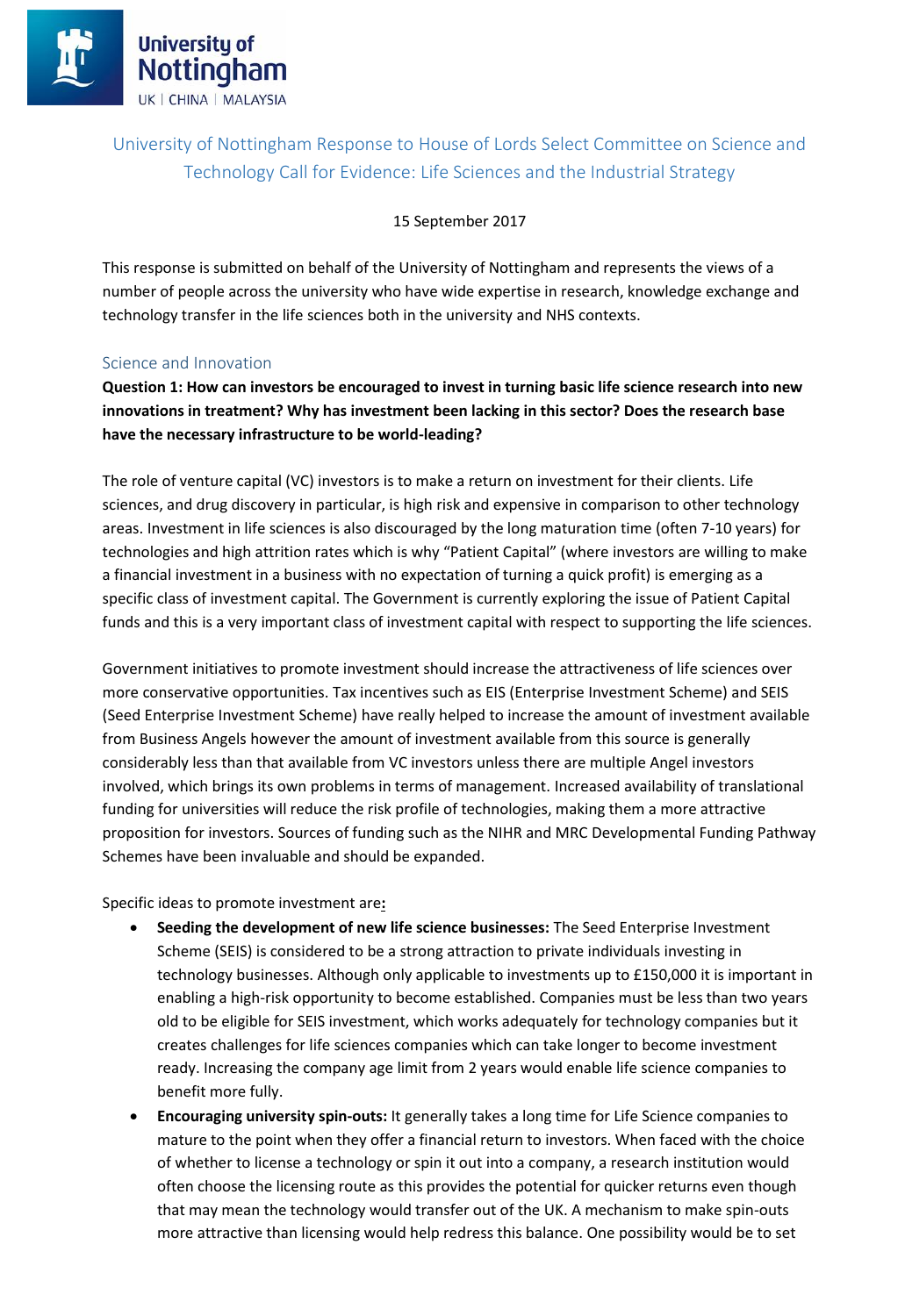> up a central fund which could buy the university shareholding at a price driven by a third-party investment round. The university could choose to sell some or all of its shareholding and so would have a route to gaining value at an early stage.

Geographic distribution of life science investment in the UK is a particular issue. Research Infrastructure is good in the Golden Triangle but as a country we need to ensure all regions have access to funding and facilities. Each year BioCity Nottingham undertakes an analysis of UK life science start-ups, collecting data since 2006 on location, type of company, source and investment. The data consistently shows that investment in the sector is heavily weighted towards London and the South East despite strengths across the rest of the UK. Of UK life science companies started in the period 2012-2016, 54% were located in London, the South East and East of England and 46% in the rest of the UK. The academic research base in relevant fields such as biological sciences, clinical medicine and chemistry is split approximately 50:50 between London, South East & East and the rest of the UK (as measured by 2014 REF Research Power). However, 87% of the investment into those start-ups over the 2012-2016 time period went into companies in London, South East & East- i.e. half the life science start-ups in the UK are receiving just 13% of the investment funds.

We would argue that the issue is not a shortage of investment in life science companies in the South East corner of England, but rather a lack of investment in companies in the rest of the UK. If the investment in start-up life science companies outside the South East was brought to the same level an extra £620M would have been invested over the past 5 years. We would not advocate policies that seek to shift investment from the South East, but rather to stimulate additional investment in the rest of the UK. This could include additional tax incentives for investments made outside the South East. Additionally, incentives for investors to establish headquarters in the regions could help as one of the issues is that most investors are based in London and rarely travel far. Finally, utilising the existing network of life science incubators to facilitate investment would also be simple and cost effective. Redressing this geographical balance would make a significant contribution to improving investment in the UK life sciences sector.

Life science incubators can also be the catalyst for stimulating growth of a local life science industry. The chart below shows the growth in the number of life science companies in Nottingham, Cambridge and Newcastle:



*(data source: BEIS Strength & Opportunity Database- filtered for life science R&D companies only).*

BioCity Nottingham was created in the early 2000's and it can be seen that since then the rate of company formation in Nottingham is roughly parallel to that of Cambridge. By contract, Newcastle is a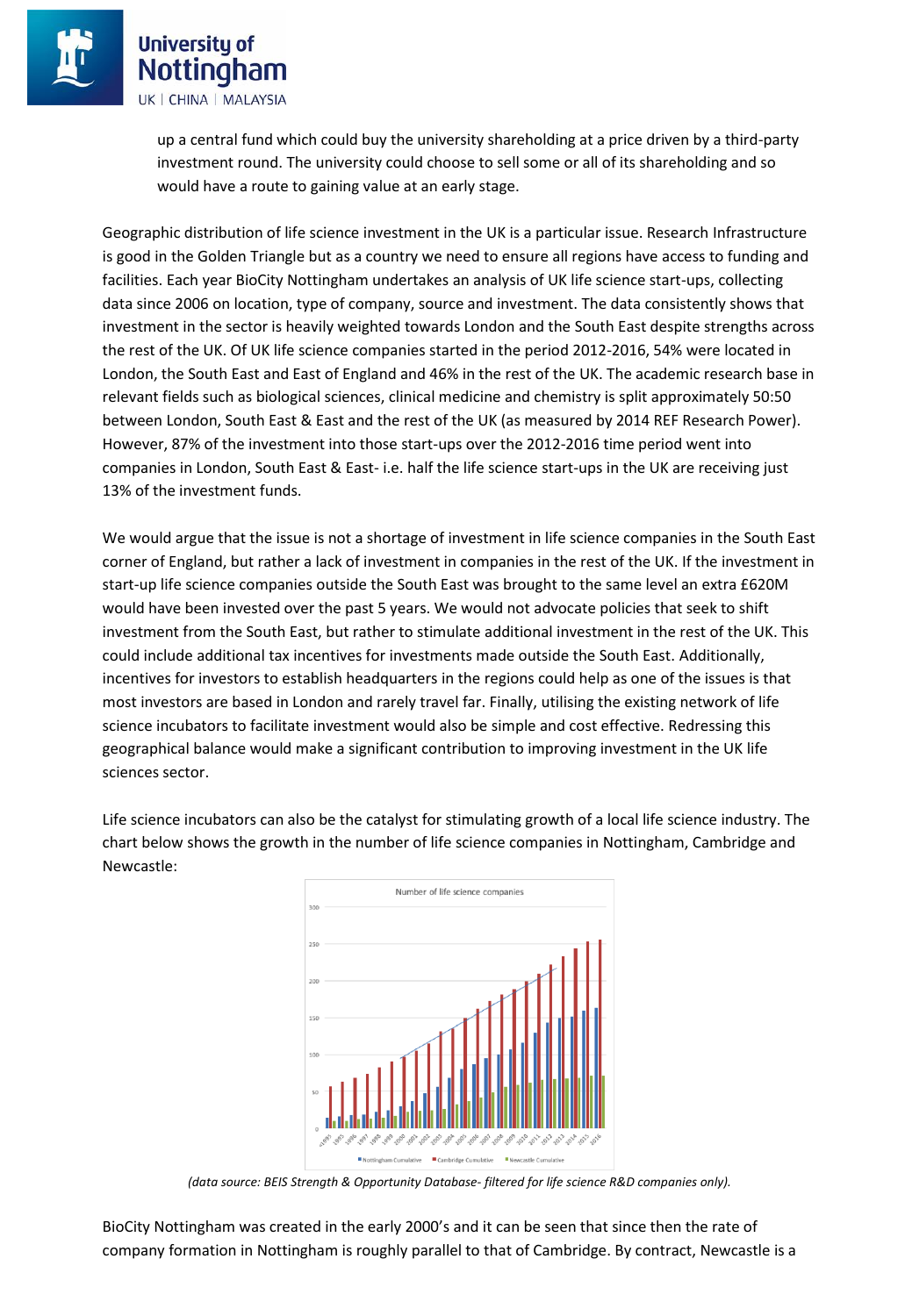city of similar size and academic pedigree to Nottingham, but it has had no life science incubation facility of substance. There the sector has not taken off. We would advocate the government supports the growth of existing bio-incubators, the establishment of new ones where there is potential demand and utilizes the existing network of life science incubators as an efficient mechanism of improving investment into life science companies.

An example of such a development underway in the Midlands is proposed Medical Technologies Innovation Accelerator (MTIA) being developed by the consortium of Midlands Innovation universities [\(http://midlandsinnovation.org.uk\)](http://midlandsinnovation.org.uk/) and their collaborators in industry and the NHS. MTIA will harness the Midlands' unique industrial base, patient population and academic-NHS innovation environment to create pan-regional collaborative working of scale; meet clinical demand more quickly; develop a thriving product and service industry base; and provide greater economic benefit. MTIA will drive the UK's leadership in the development, evaluation and adoption of Medical Technologies, supported by major match investment.

MTIA's key objective is to coordinate and develop the Midlands' Medical Technology cluster to support business growth regionally and nationally. Central to this is building a fully integrated multi-sector stakeholder network, designed to more rapidly target, develop and deliver innovative solutions for defined clinical needs, driving further investment and growth. MTIA will achieve this by:

- Growing our network of Life Science/Medical Technology Parks to form an innovative, connected infrastructure aiming to accelerate SME start- up, scale-up and growth
- Enhancing innovation, design and prototyping capabilities for Medical Technologies and devices through the development and integration of specialist 'hubs' across the region
- Coordinating the network in order to address critical industry roadblocks for new Medical Technologies, product and service development, and their subsequent adoption
- Translating the unique regional position in Defence Medicine to enhance innovation and accelerate adoption and dissemination of innovative Medical Technologies in civilian care

In addition, consideration needs to be given to equipment and other medium-to-large infrastructure which is too costly for single institutions to invest in but is needed to underpin the future of life sciences. For example, in a recent response to a MRC consultation the Midlands Innovation consortium identified two key priorities relating to imaging - MRI and Cellular. It is important that consideration to the costs of accessing and collaborating using large infrastructure items is made so that the equipment is accessible to a range of stakeholders and thus the full benefits of the investment can be realised.

## **Question 2: Why has the UK underperformed in turning basic research in the life sciences into intellectual property? What needs to be done to address this historic weakness in the UK and grow new companies to commercialise new research and related technologies in the life sciences?**

There are a number of key activities which could be undertaken in order to improve translation and entrepreneurship in the life sciences including:

- **Training more clinical academics:** Clinical academics provide the bridge between universities and the NHS and are also the people that can link life science industries into the NHS.
- **Improved training in entrepreneurship for bioscientists:** All PhD students should receive training in entrepreneurship, particularly in techno-economic modelling that translates the science into an investment analysis. The Haydn Green Institute for Innovation and Entrepreneurship at the University of Nottingham is a clear step in the right direction, providing enabling tools necessary to spinning out SMEs from academic research.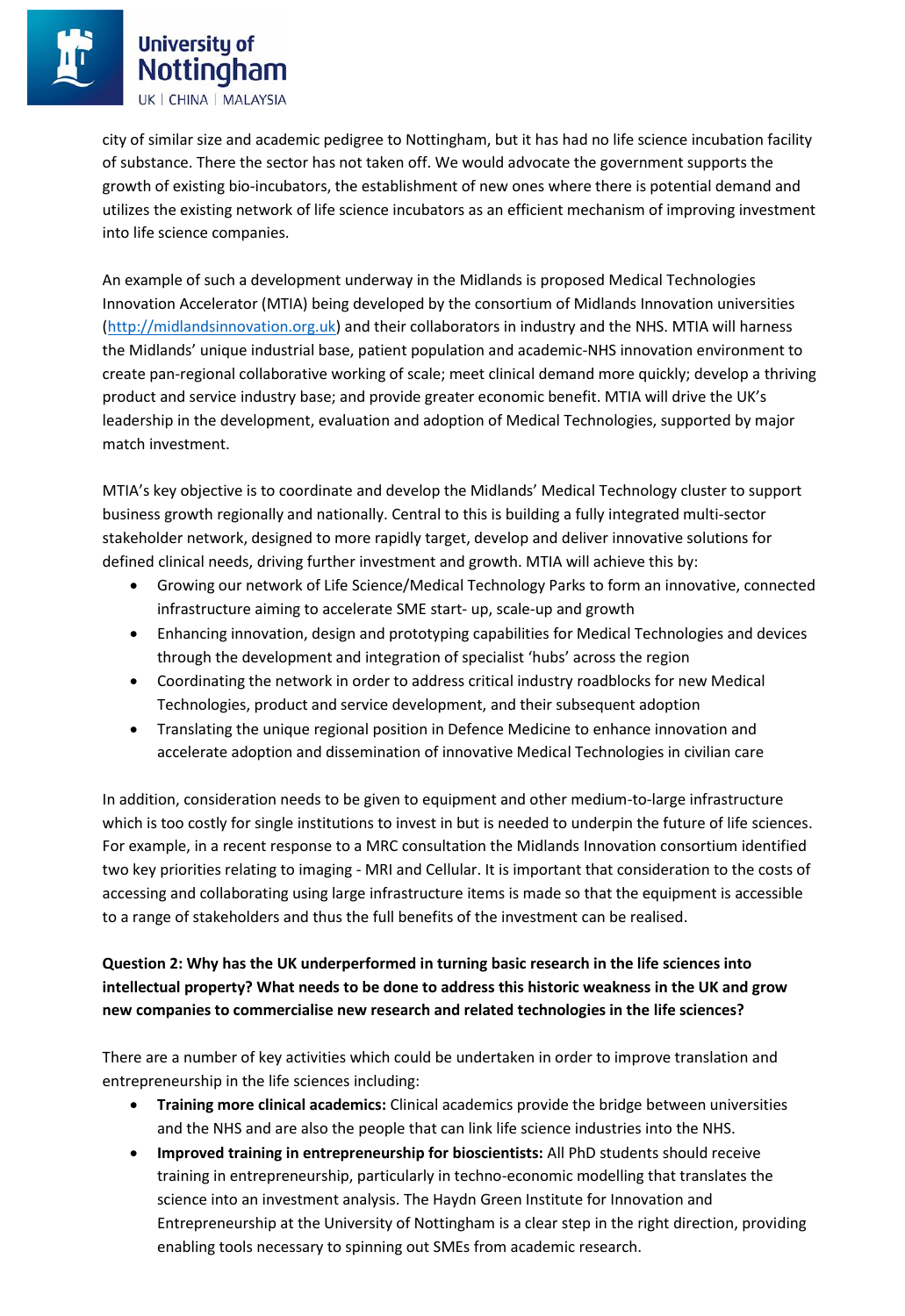# **University of** Nottingham

UK | CHINA | MALAYSIA

- **Align incentives across the tertiary education sector:** for example, the University of Nottingham apportions a large fraction of any commercial reward associated with patents to the academic inventors.
- **Establish an explicit funding vehicle for filing provisional patents prior to publication:** The costs of filing provisional patents is negligible compared to the costs at the national filing stage. More provisional patents should be filed within Universities to protect priority dates, which increasing scrutiny of commercial potential as the national filing deadline approaches. For example, should a patent not pass a scrutiny stage gate, the patent should be abandoned prior to incurring national filing costs.
- **Greater collaboration between SMEs and Universities:** The current grant funding framework draws SMEs and academia together, but does not necessarily facilitate cohesion and duplicates overhead costs during early exploration of an invention's commercial potential. Approaches for establishing greater collaboration such as 'spin in' opportunities should be pursued. For example, Nottingham's Synthetic Biology Research Centre (SBRC) has spun in companies into the University, which allows exploitation of infrastructure, which would be a greater overhead burden to a SME without this incubatory support. InnovateUK could be encouraged to support more such activity within Universities.
- **Universities should be encouraged to focus beyond technology readiness levels 1-3:** The engagement risk to industry is much reduced after technology demonstration (TRL levels 4 -5) Support for academic research at technology readiness levels 4 – 5 should be funded prior to requiring a financial commitment from industry as within the current InnovateUK funding model.
- **Promotion of multi-disciplinary research:** Translation of inventions to innovations typically requires contributions beyond the life sciences, e.g. engineering, chemistry and business sciences. The University of Nottingham's Beacon of Excellence initiative is an exemplar towards inspiring multi-disciplinary research with clear impact pathways.
- **Promotion of holistic, parallel research activity:** The UK's funding bodies should fund projects more holistically, looking beyond funding only research activities. Grant funding should be cast within a larger commercialisation endeavour, avoiding disjointed investment into ideas, where funding is also provided for integration of new research with existing technologies to provide holistic solutions to societal and industry challenges. In particular, early investigations into aspects that are key to later TRL concerns is crucial to ensure shorter development cycles through more parallel research activity.

It is important to also consider whether or not filing fewer patents is indeed under-performing or is simply indicative of a culture in which a more prudent approach is taken to patent protection. The patent prosecution landscape in the US, for example, is somewhat different and allows more flexibility such as the option to change a patent specification beyond the 12 month window. Patent protection can be extremely expensive, and in the drug discovery space potential licensees require wide geographic coverage further increasing the cost prior to out-licensing. This further encourages a prudent approach to patent protection in universities.

The current increase in HEIF funding for universities is welcomed but further intervention such as patent costs being covered for the duration of an RCUK translational award would be welcomed. Patents costs are currently not eligible costs under the Research Councils but the possibility of changing this policy position should be explored.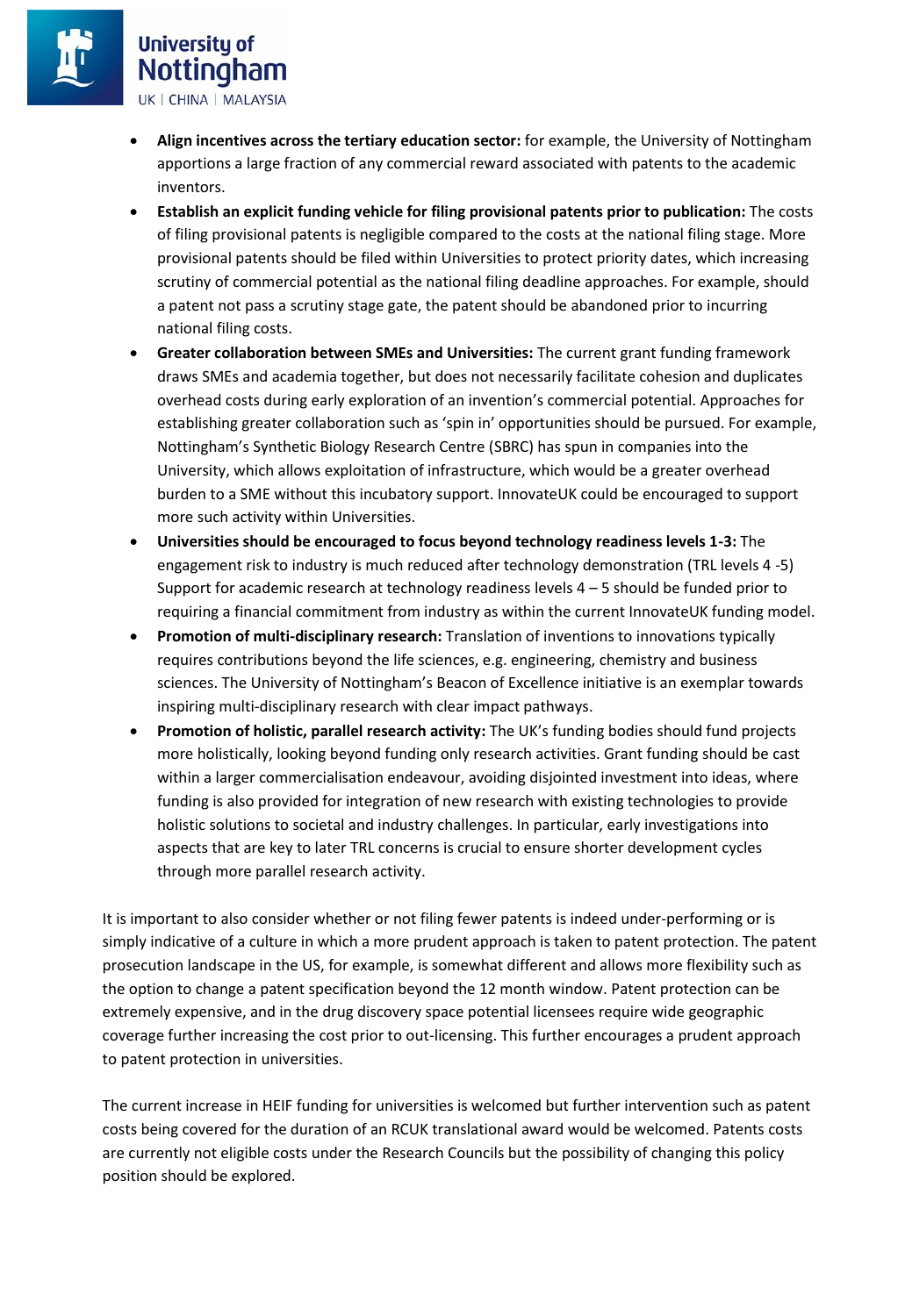### **Question 3: What can be done to ensure the UK has the necessary skills and manpower to build a world class life sciences sector, both within the research base and the NHS?**

It is critical to maintain or, if possible increase, investment designed to provide capacity in the sector through Research Council and NIHR/Department of Health funding streams. The recent Biomedical Research Centre (BRC) competition supported by NIHR has the potential to further increase the research base for clinical translational research at least until 2022: it is essential funding is ring fenced to continue this beyond 2022. Re-organisation and changing priorities in the UK Research Councils through the creation of UKRI may be a threat but also an opportunity. Post-Brexit we need to ensure we have adequate governance systems in place (e.g. for clinical trials), and do not complicate the regulatory environment further.

There are specific skills needs that need to be addressed in order to build a world-class life sciences sector. These include:

- *In vivo* **research methods:** One of the major skills shortages in the UK is in *in vivo* research methods, in both physiology and pharmacology (see ABPI 2015 assessment of skills [http://www.abpi.org.uk/our-work/library/industry/Pages/101115.aspx\)](http://www.abpi.org.uk/our-work/library/industry/Pages/101115.aspx). The only way to ensure that this, and other identified skills gaps is to ensure that financial support for such high cost skills training is prioritised by both Government and by industry.
- **Data and Informatics skills:** It is important that the Life Sciences begins to develop centres with expertise in analysis of big data/large data sets with digital and data/informatics analysis specialists. This is an expert resource needed to support much of the future Life Sciences agenda.
- **Enhanced entrepreneurship and collaboration skills for students and researchers:**
	- $\circ$  Four year PhD programmes with integration and time based in industry (e.g. BBSRC's Professional Internships for PhD Students programme) as well as the opportunity to interact with Industry during research/study.
	- o Industry clubs with researcher and student meetings so communication routes are established. This helps to determine training and research needs.
	- $\circ$  PhD Plus programmes:  $1/1.5$ -year period post-PhD for training and interaction with Industry.
- **Investment into other areas where skills are lacking:** this currently includes key areas such as bioinformatics and mathematical modelling; crop sciences; and physiology. This needs continuous evaluation and fluidity to ensure that new skills needs are able to be addressed as they arise.
- **Linking with International opportunities:** this enables the building of training networks, expertise and sharing of resources and training. Training networks such as BBSRC's Doctoral Training Partnerships can be part of this.
- **Close proximity and liaison with the NHS:** Applied life science research into new innovations in treatment and cures can lead to the birth of new companies if the relevant entrepreneurial knowledge is acquired by academics on this process of commercialisation of their products. Liaising closely with the NHS will be key in keeping new treatments and cures relevant to the clinic. Building research labs from University with industrial collaborations adjacent to NHS labs is a key way to facilitate such work.
- **Access to critical resources:** This includes facilities such as the UK Biobank and pathogen banks. Prompt access to real life pathogens (such as antibiotic resistant pathogens causing difficult to treat infections) rather than model strains, enables more relevant research into current epidemics to take place.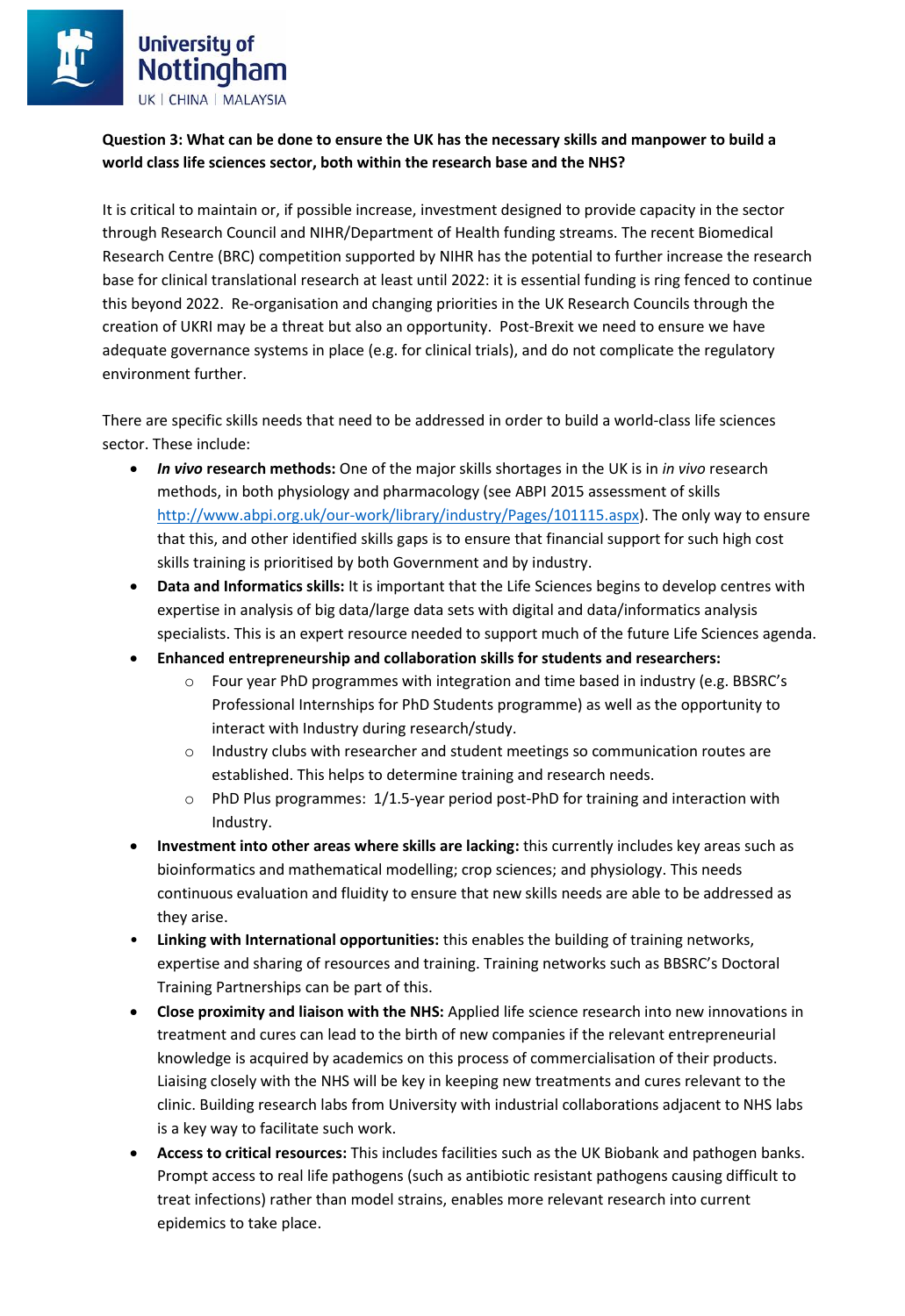The future success of UK life science will also depend on attracting and retaining world-class researchers in the sector. The current life scientist career path requires an undergraduate degree, followed by 4 years of doctoral study, and, typically, at least 3 to 6 years of postdoctoral training on fixed term contracts, before an individual researcher is considered qualified to pursue their own research programme (in public or commercial sectors). This training path leads to an extended period of uncertainty and financial constraint, often requiring individuals to defer the start of their independent careers until their mid-thirties to early forties. Such a career trajectory is only likely to be attractive to world-class students if they perceive sufficient opportunity to secure a fulfilling career at the end of this pipeline. Traditionally, these rewards are seen as the satisfaction of applying research skills to important problems, with additional financial rewards in commercial settings, and personal autonomy being prized in academic settings.

Current trends are putting this system under strain. Job losses and restructuring in the commercial sector have destabilised this career route, and job insecurity, salary depreciation and increased workloads have eroded the appeal of the academic sector. These trends have resulted in a "leaky pipeline" problem, where the number of long-term positions in research is a small fraction of the number of students being admitted to graduate study. This has two negative outcomes: first, many highly qualified and capable researchers are lost from the sector after years of investment in their training, and second, topperforming students will not even enter the pipeline, perceiving it as a second rate career choice to other sectors such as finance, law or business. The sector would also benefit from strengthening opportunities to return to work for people (frequently women) who have had a career break. For example, focused fellowships, which may be full or part-time.

Addressing these issues of skills wastage, and lack of appeal to high performers, is essential to improving the sector's future. Increasing investment in research funding will shore up the research sector, with prioritisation of schemes such as personal fellowships, enterprise schemes for translation, and early career awards to target the current career bottleneck. A review of academic and NHS salaries is also likely to be essential to attract ambitious and motivated individuals.

#### Industrial Strategy

**Question 5: What can be learnt from the impact of the 2011 UK Life Sciences Strategy? What evidence is there that a strategy will work for the life sciences sector? How can its success be measured against its stated objectives?** 

The 2011 Life Sciences Strategy contained some good things but also has seen some negative impacts. In particular, since 2011 several major life science industry players have relocated much of their R&D from the UK (Pfizer, Astra Zeneca, and Novartis). It is important to consider how we can build further incentives to ensure these companies continue to invest in collaborations in the UK e.g. with universities despite the physical move of staff and facilities, and also ensure there are no further losses. The Accelerated Access Review led to a funding stream for introducing new therapeutic approaches into the NHS, but without a follow on from this incentives are reduced. Investment to support industry collaboration was rather restricted in the way it could be accessed, and the governance/review processes on funding allocation could be strengthened. Success will be measured by the level and value of academic/industry/NHS collaborations, and an increase in pharmaceutical (and other) investment into the UK.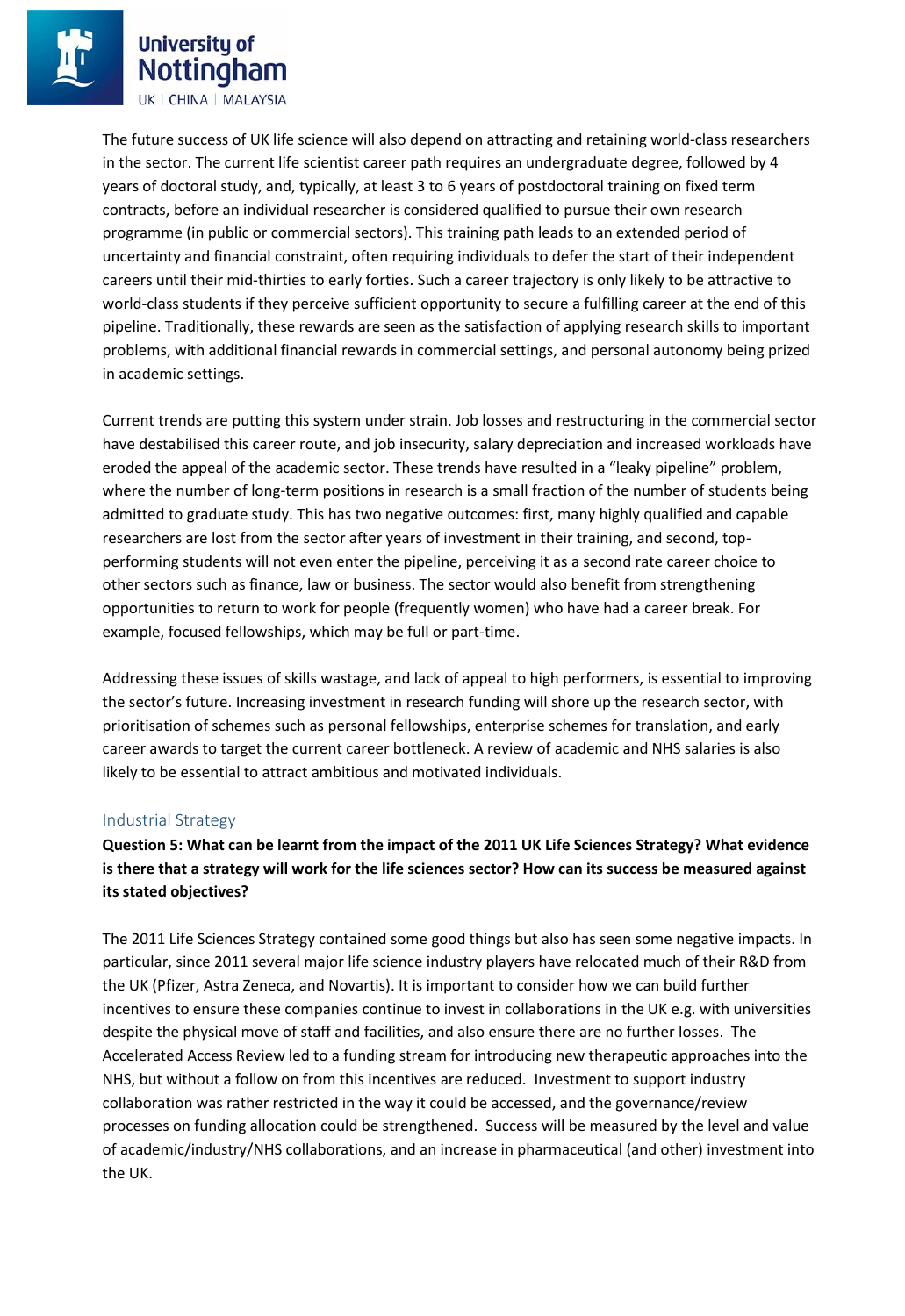**Question 6: Does the strategy contain the right recommendations? What should it contain/what is missing? How will the life sciences strategy interact with the wider industrial strategy, including regional and devolved administration strategies? How will the strategies be coordinated so that they don't operate in 'silos'?** 

The Life Sciences Industrial Strategy is excellent and imaginative and should be strongly supported. However, there are several key omissions. Firstly, Universities are central and key to the whole agenda of delivering the industrial strategy. They bring everything together but they are hardly mentioned in the Strategy. Secondly, there is not enough on regionalism. With big regional groups now functioning and involving industry, universities, the NHS and local government such as the Northern Powerhouse and the Midlands Engine much more needs to be done to encourage and spread innovation and industry engagement with the Life Sciences nationally to the places where manufacturing and other industry are actually based. There is as much or more academic talent and good engaged industries and universities and excellent hospitals outside London and the south east as there is inside.

In addition, the Strategy is perhaps a little top down. The report had excellent contributors and makes important comments on the specific areas needing investment, but the authors do not have a monopoly on ideas and a bottom up approach to developing and funding the best innovation is needed.

### **Question 7: What opportunities for small and medium sized enterprises (SMEs) are there in the strategy? How can they be involved in its development and implementation?**

Life Science companies need access to investment to grow and develop. Initiatives such as increasing the availability of Patient Capital and reviewing the tax incentives to Angel Investors should be considered.

There will be very few opportunities for standalone SMEs to develop and implement the Industrial Strategy, and we suggest that the Government make use of existing membership organisations such as the Chamber of Commerce, Federation of Small Businesses and Medilink in order to bring in an SME perspective to the development and implementation of the Industrial Strategy. There are two networks supported by this university which could contribute: the Nottingham Manufacturing Network and the East Midlands Chemistry Network, both of which will speak with some authority about their sectors and have some interest in developing the Industrial Strategy.

### NHS Procurement and Collaboration

**Question 10: How can public procurement, in particular by the NHS, be an effective stimulus for innovation in the Life Sciences Sector? Can it help support emerging businesses in the Life Sciences sector?** 

The NHS can be reluctant to buy new technology without a track record of successful operation. Innovative technology can often appear more expensive at the point of purchase but might have downstream cost savings. However, NHS Trusts often lack the expertise to assess, evaluate and implement new healthcare technologies and NHS procurement has historically found these opportunities hard to grasp: even with NICE recommendation, NHS Trusts have been reluctant to purchase some innovative technologies. Consideration of a funding mandate for NICE recommendation of medical technologies might help incentivise the NHS here but local Health Technology Assessment (HTA) teams can also play a significant role. Larger NHS Trusts should consider having Innovation & HTA teams with the relevant skills and experience (clinical engineers, ICT-device experts, human factors, health economics, and data analysts) that can appropriate assess and evaluate the impact of new technology. Such teams in larger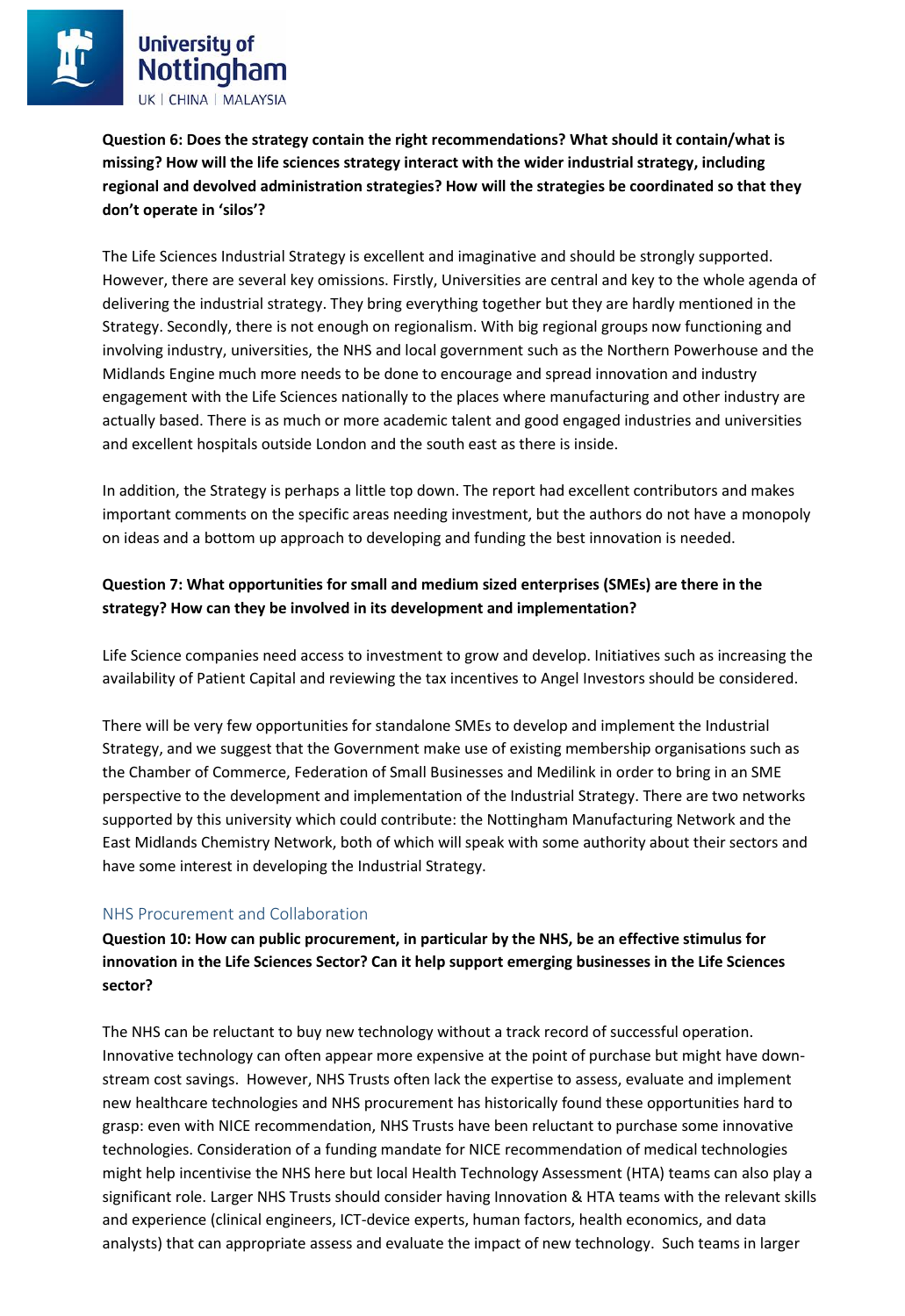NHS Trusts could then act as hubs for regional adoption of new technology. However HTA teams are rare within the NHS as Trusts do not see the benefits of them and the skill sets are not generally available. In particular, there is shortage of senior clinical engineers and health economists with medical technologies experience which is a key deficit.

Coupled with this, industry (and particularly SMEs) find it hard to gather the evidence to demonstrate their innovations are better for patients and cost saving. More help needs to be given to industry to get both the clinical and financial evidence required to support the adoption of their technology. SMEs in particular can't generally afford to employ their own regulatory officer, compliance engineer, health economist, trials lead etc. Regional Innovation and HTA Centres (as above) could help promising technology by bringing together expertise and offering access to NHS data and patients (for trials etc). However such teams are relatively costly for the host NHS Trusts who do not always see the benefits. Government investment in this area would be beneficial.

**Question 11: How can the recommendations of the Accelerated Access Review be taken forward alongside the strategy? Will the recent changes to the NHS England approval process for drugs have a positive or negative effect on the availability of new and innovative treatments in the NHS? How can quick access to new treatments and the need to provide value for money be reconciled?** 

The Accelerated Access Review suggests that "Tertiary academic hospitals that host Academic Health Science Centres (AHSCs) or Biomedical Research Centres (BRCs) should champion innovation and lead collaborations in their local health economies". This fits well with the idea of establishing Innovation and Healthcare Technology Assessment (HTA) teams in larger NHS Trusts (see Q10 above), perhaps particularly those with BRCs: Academic Health Science Networks (AHSNs) can support, resource and lead this.

Regional NHS Scientist Training Programmes (STPs) touch on the need for technology-led innovations and the Accelerated Access Review also supports this. However, the current NHS financial crisis is making the leap to new, cost-release/cost-saving technologies difficult as the initial investment is harder to unlock. NHS trusts, with ASHNs, BRCs and Innovation/HTA teams which are properly resourced, can play a role in unlocking this potential. Industrial partnerships are essential but industry, especially SMEs, need access to expertise, information and support. The Accelerated Access Review suggests incentivising NHS Trusts/AHSNs/BRCs with significant investment (£4m - £8m) which would make a significant difference.

**Question 12: How can collaboration between researchers and the NHS be improved, particularly in light of increased fiscal pressures in the NHS? Will the NHS England research plan help in this regard? How can the ability of the NHS to contribute to the development of and adopting new technology be improved?** 

### **a) How can collaboration between researchers and the NHS be improved, particularly in light of increased fiscal pressures in the NHS?**

There are a number of key issues that need to be addressed in order to improve collaboration between researchers and the NHS. These are:

 **Need for more clinical academics:** There is a need to increase the number of clinical academics i.e. doctors, nurses and other healthcare professionals who are also fully academically trained and also trained innovators and researchers. These people usually hold joint contracts in a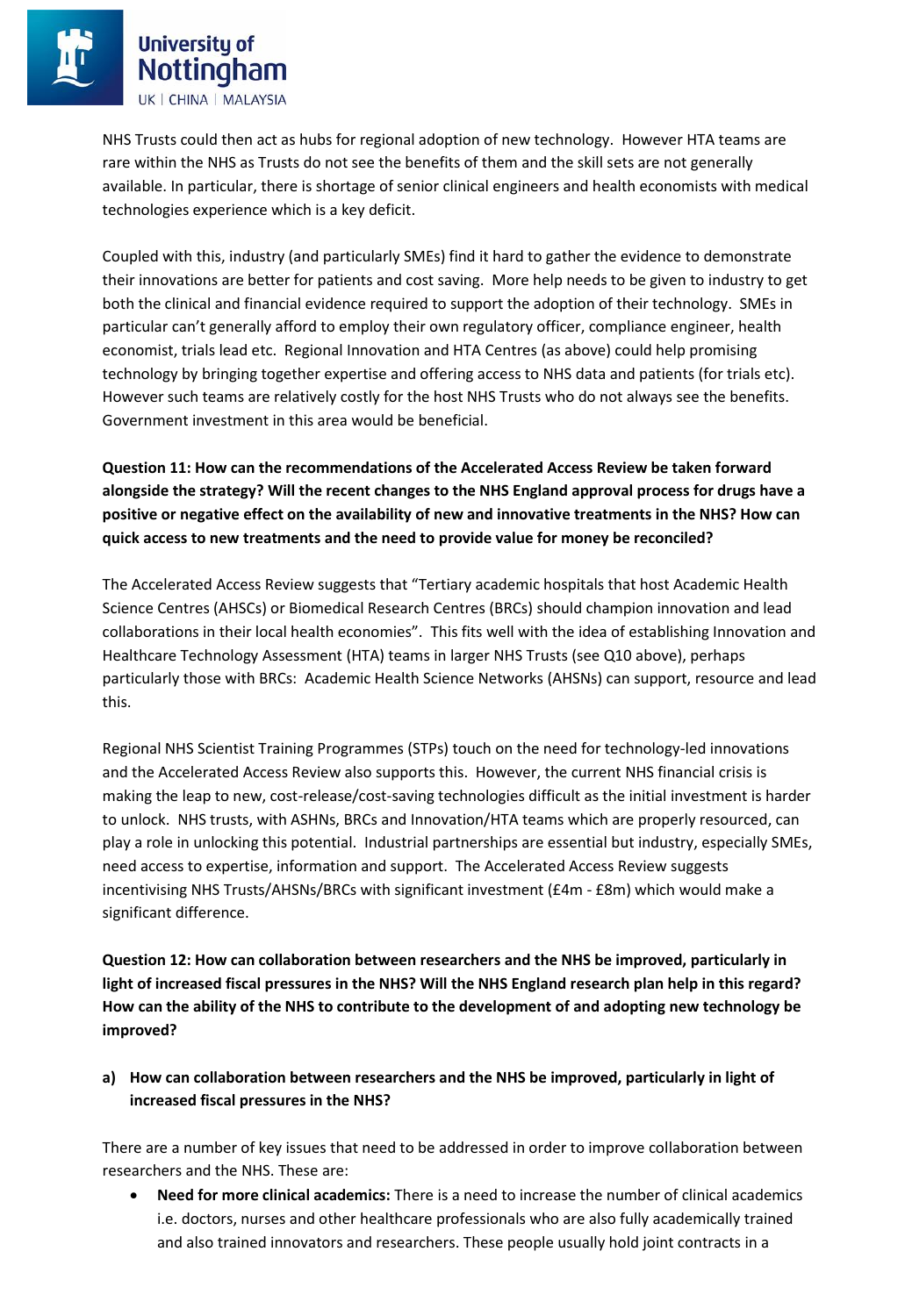University and an NHS Trust and are often the people who run NHS research and innovation institutions such as NIHR Biomedical Research Centres. We need both more of them and for them to be better trained with regard to industry engagement.

- **Restricted time of key NHS experts (clinical and diagnostic staff) to collaborate with university researchers:** This is a key requirement since NHS staff can share real life requirements and examples of outbreaks and collaborative research between them and University scientists and industry is the way ahead. In the current climate, often services are too stretched and staff too overwhelmed to take time out of their daily working hours to do research.
- **Lack of research capacity:** Increased capacity for research in the NHS is part of the NHS mandate and locally, supported by all senior leaders, however, anecdotal evidence shows that blockages remain at middle level management level where managers are reluctant to release staff to carry out research (even if funding is available to backfill the position) as they won't be able to replace the exact skill set.
- **Lack of dedicated research time:** Many clinicians are busy with the day-to-day business of the NHS and most have no funded research time. Provision of dedicated research time for NHS clinicians and flexibility to allow more junior staff to undertake research degrees is essential to increasing effective collaboration with the research base. Recent increasing moves to support clinical academic careers (see[: https://www.nihr.ac.uk/funding-and-support/funding-for](https://www.nihr.ac.uk/funding-and-support/funding-for-training-and-career-development/training-programmes/nihr-hee-ica-programme)[training-and-career-development/training-programmes/nihr-hee-ica-programme\)](https://www.nihr.ac.uk/funding-and-support/funding-for-training-and-career-development/training-programmes/nihr-hee-ica-programme) are designed to address this need for NHS research capacity. However, whilst there is (limited) training funding, there is a growing issue of how to support the career development of practitionerresearchers. Joint NHS/University posts are the panacea, but there are too few of them, particularly for non-medical health care professionals such as physiotherapists, dieticians, midwives and nurses. Consequently, after PhDs (investment of £60K+ in training), practitioners are either going back into practice thus leaving research behind, or vice versa.
- **Risk to NIHR funding due to NHS financial pressures:** The NHS faces unprecedented financial pressures and whilst, at present, NIHR funding is ring fenced there is a real risk this might go which would jeopardise future translational research. It is essential this continues to be protected.
- **Need to build in NHS research support costs into grants:** often direct or indirect costs for NHS staff/organisations to be involved in research as stakeholders or participants aren't costed into funding. There are some limited sources which provide funding to cover these activities (e.g. the NHS Clinical Research Network and NIHR Research Capability funding) but if this is not forthcoming NHS Trusts either don't get involved in these kinds of research activities or they end up covering costs within service, thus taking them away from other areas. In addition, the UK Research Councils now make it much easier to buy out NHS clinician time within research funding applications which is very beneficial but this needs to be more widely publicised within the NHS.
- **Incentivisation:** Research collaboration in the NHS brings other benefits which are sometimes more difficult to measure and must not be forgotten: better recruitment and retention of staff to centres which are successful, increased staff satisfaction, improved patient outcomes for patients recruited into trials etc. However, for NHS staff, research is often seen as a luxury that can be cast aside in favour of more urgent, life-critical tasks. There isn't the capacity to see research as an investment for the future and research involvement needs to be incentivised.
- **Co-production of research:** the most successful research that gets implemented to make a difference to practice comes from the bottom up; is based on an identified clinical need; and then the intervention and research is co-produced between practitioners, commissioners and researchers. This is an ongoing, iterative process to ensure the outputs/outcomes are fit for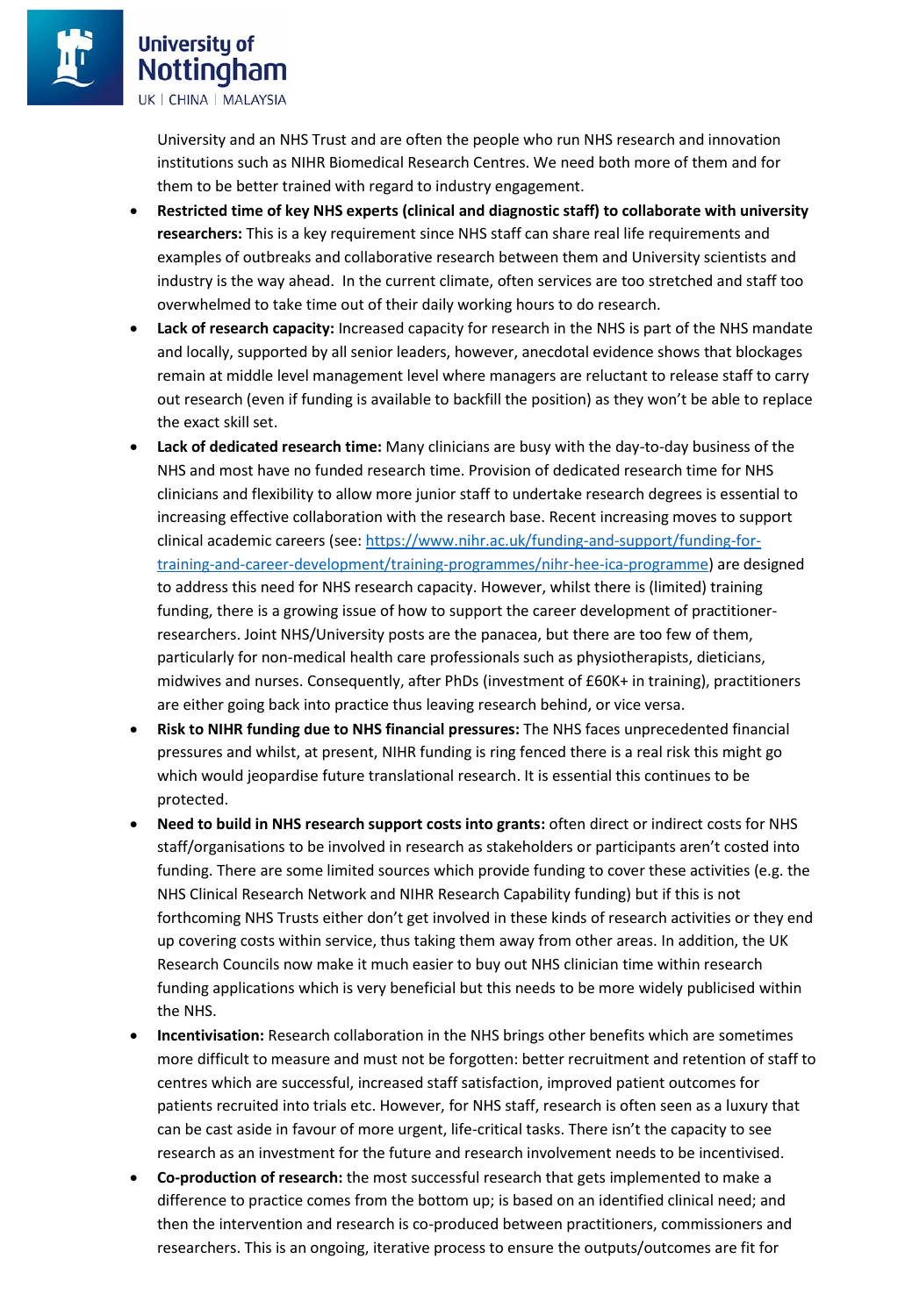practice and intended use. Applied health research units, like the NIHR CLAHRCs are an important mechanism for supporting co-production.

- **Translation into practice:** research often doesn't translate well into practice with the "bench to bedside" sometimes taking up to 20 years meaning that evidence-based practice is often out of date or the service has moved on by the time the research evidence is ready. Solutions include:
	- o Reassessing evidence requirements, for example, are randomised control trials always necessary
	- o New and creative ways of sharing academic knowledge e.g. by supporting the 'translation' of evidence produced by academics into accessible forms of practitioners – either in the form of clinical summaries to aid decision making (see: <http://emahsn.org.uk/putting-into-practice/sparks-and-sparklers>) or producing 'how to guides' (for example, a guide to implementing change – see: [http://www.clahrc](http://www.clahrc-em.nihr.ac.uk/research/our-approach-to-implementation.aspx)[em.nihr.ac.uk/research/our-approach-to-implementation.aspx\)](http://www.clahrc-em.nihr.ac.uk/research/our-approach-to-implementation.aspx)
- **Funding for translational activities:** The MRC's Developmental Pathway Funding Scheme and the NIHR I4i (invention for innovation funding scheme) are excellent programmes for supporting translation of new technologies into healthcare. However they would benefit from additional funding and improvements as follows:
	- o It would be beneficial to develop some "central" pool/library of expertise across relevant domains (IP, statistics and trial design, public engagement, design etc) to which newly funded projects could be directed), possibly through the AHSNs
	- o Non-funding of animal work is problematic with the i4i programme and the development of medical devices. A mechanism needs to be in place if an otherwise strong proposal is thought to need animal evidence
	- $\circ$  Technology translation fellowships (2-5 years duration) could be created for clinicians, engineers and life scientists. For example MIT runs a programme that provides training and time to support translation of its technologies: [https://innovation.mit.edu/education-practice/affiliate-programs/translational-fellows](https://innovation.mit.edu/education-practice/affiliate-programs/translational-fellows-program)[program](https://innovation.mit.edu/education-practice/affiliate-programs/translational-fellows-program)

### **b) How can the ability of the NHS to contribute to the development of and adopting new technology be improved?**

- **Relieve NHS financial pressures:** the benefits of advances in translational research are often difficult to adopt into standard NHS practice because of NHS financial pressures. This is not helped by the commissioning model as there is little incentive to commission new tests or treatments as there is always an up-front cost before benefits accrue. The Accelerated Access Review also highlighted this issue, but at present there is no comprehensive solution being put in place.
- **Reduce complexity of route from basic science to adoption:** The route from basic science to adopted technology in widespread use in the NHS is long, diverse and complex. No single pathway exists: there are multiple routes depending on the type of technology; the health and wellbeing application; the market size; the maturity of the science. Even those who are within the NHS and experts in the adoption of new and innovative medical technologies find it difficult to keep pace with all the changes and be clear on this pathway; for those outside, even large companies, it can be almost impossible. Various attempts have been made at national and regional level to map this pathway but none have been particularly successful.
- **Increase resources for information signposting:** The NHS itself is a huge resource of information which could be of significant benefit to med tech developers. However, 'the NHS' is not a single body that can be approach for help, little if any signposting of where to find information exists,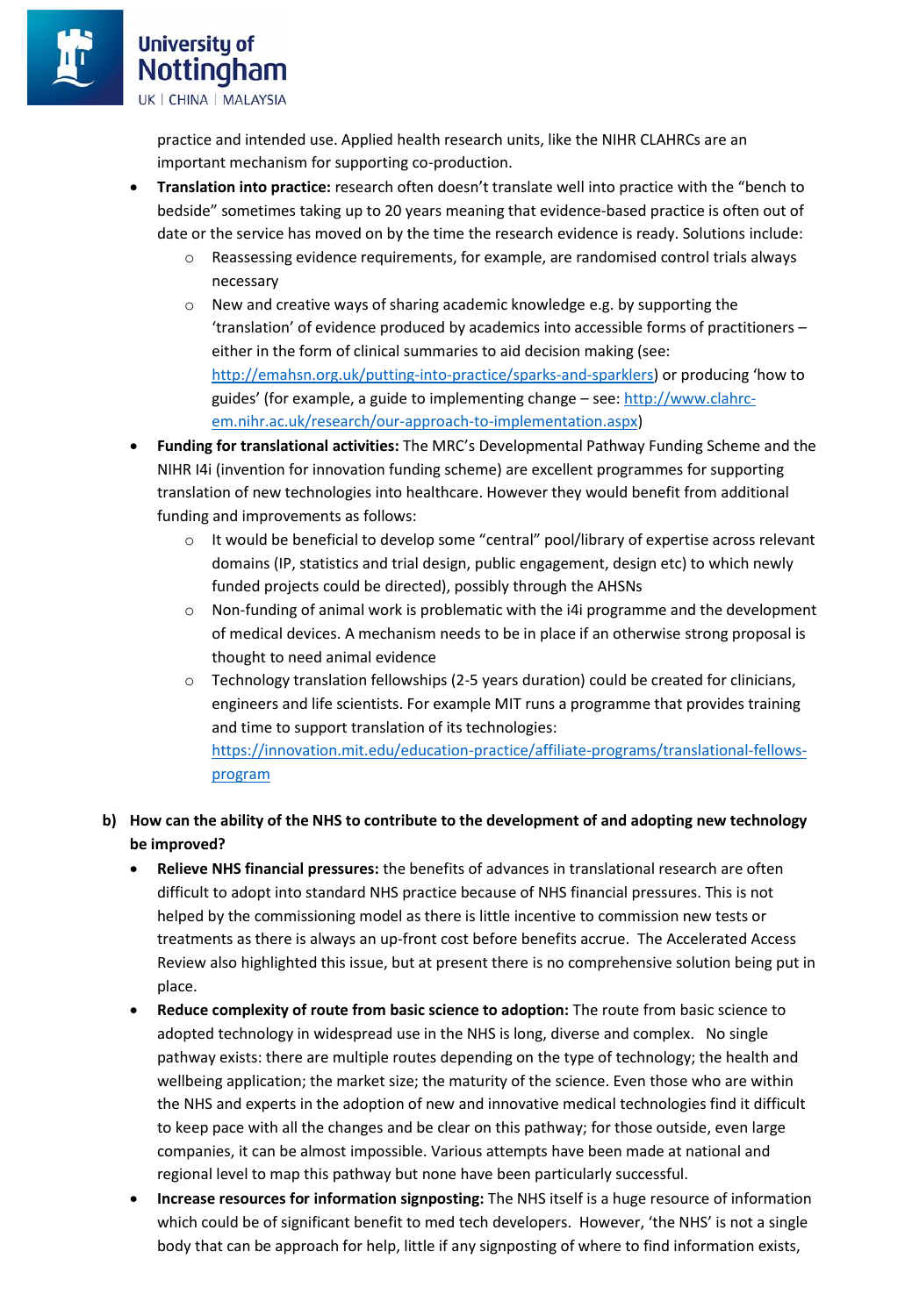> and getting access to appropriate experts and advisers is difficult even for people inside the NHS. The proposed new 'digital information hubs' ecosystems, if resourced and well managed, might be able to help in this regard. The AHSN also has the potential to play an important role in bridging gap between universities clinicians and industry but is currently poorly understood by many clinicians.

In summary, translation of research and technology developments into the NHS and healthcare ecosystem is complex and a science in itself. This is not just about commercialisation and procurement but clinician behaviour, guidelines, supporting new care pathways and protocols as well as information systems that support this. This underlines the importance of applied health research and vehicles for supporting translation into the 'real world' of practice. The NIHR's investment in Collaborations for Leadership in Applied Health Research and Care (CLAHRCs) is one of the few infrastructure investments into the complexities of getting this activity to happen.

#### Responsibility and Accountability?

**Question 13: Who should take responsibility for the implementation of the Life Sciences Industrial Strategy and to whom should they be accountable? What should the UK Government's role be? What should the role of the academic, charitable and business sectors be?** 

Responsibility for implementation should rest with an independent non-political body that assesses implementation over the medium and long term and is made up of the wide range of stakeholders that have an interest in the Life Sciences Industrial Strategy.

The strategy should be enabling rather than prescriptive providing mechanisms that will shape and drive research agendas and accelerate the innovations that arise from these. The Government needs to have oversight of this approach but it will be vital that the stakeholders between academia, charitable and business sectors should be shaping the agendas and identifying the innovation pathways recognising that traditional innovation pathways may need to be supplemented by new models that take into account team-based, transdisciplinary science approaches (reference Report on *Improving recognition of team science contributions in biomedical research, March 2016, The Academy of Medical Sciences).*  Accountability should be to a Minister (Minister of Life Sciences if appointed) given the importance of the Life Sciences Industrial Strategy for the UK and for the UK to be realising through effective research and innovation the opportunities and potential for the UK to be a leading Bioeconomy player.

Implementation will need to include a range of delivery partners which should include UKRI which should be funding research. There needs to be a recognition that an effective Life Sciences Industrial Strategy will be dependent on a well-funded research base that invests in infrastructure and equipment, people and mobility that draws on and links with the best research done globally, and with well-connected innovation pathways.

**Question 15: Does the Government have the right structures in place to support the life science sector? Is the Office of Life Sciences effective? Should the Government appoint a dedicated Life Sciences Minister? If so, should that Minister have UK-wide or England-only responsibilities?** 

The structures need to be supplemented with an independent non-political body drawing on the wide range of stakeholders that can set an ambitious vision and objectives for the UK, targeting the realisation of the UK to have a productive, high value, high skilled Bioeconomy which delivers products and services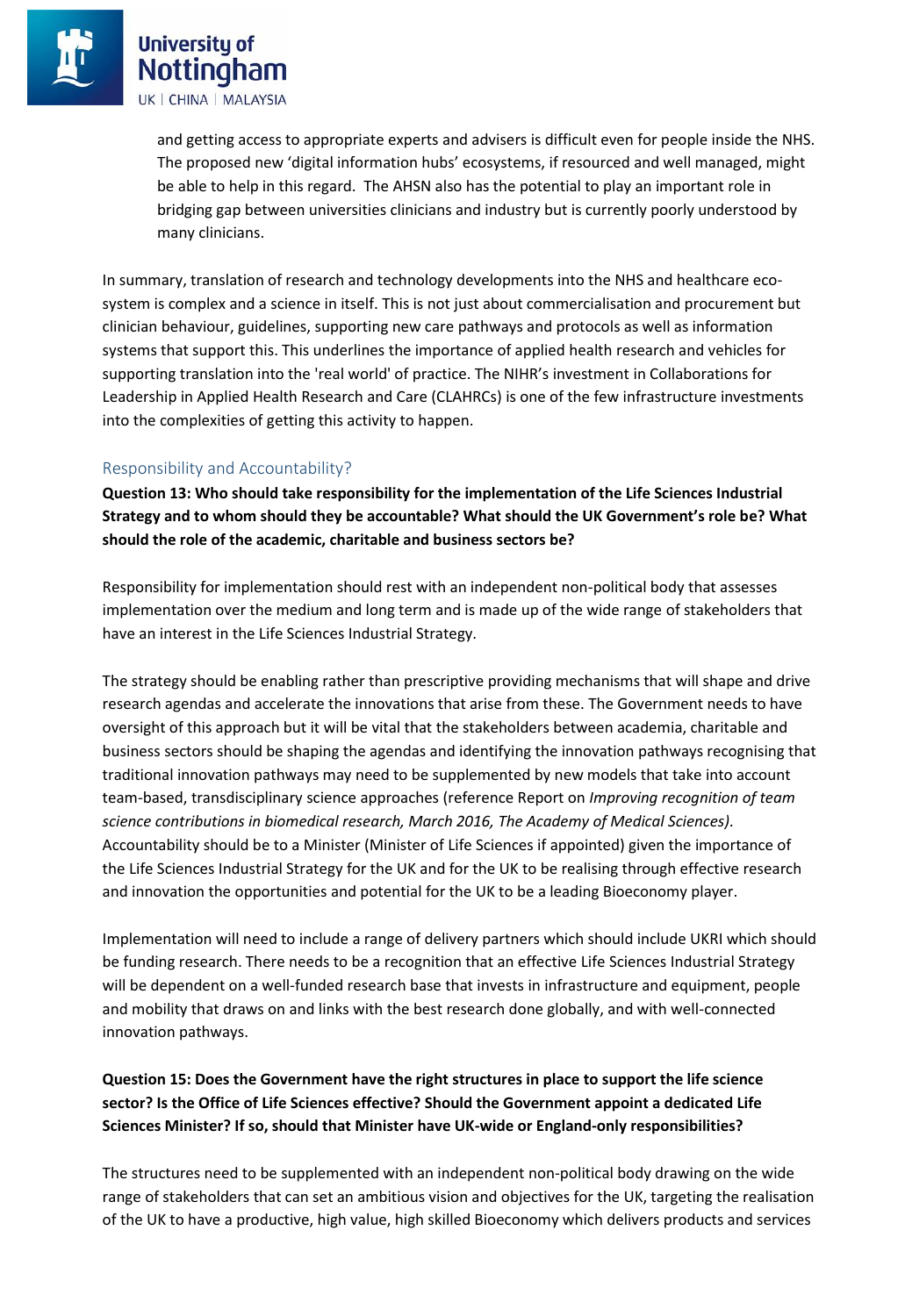

globally. The substantive basis for this must be continuing investment in the UK's world-leading research base in areas of life sciences.

#### Brexit

### **Question 16: What impact will Brexit have on the Life Sciences sector? Will the strategy help the sector to mitigate the risks and take advantage of the opportunities of Brexit?**

Continued access to Horizon 2020 and its successor programmes after Brexit is vital for facilitating worldleading research and collaborations. The Life Sciences sector, like so many other sectors, relies heavily on global networks often facilitated by Horizon 2020 funding and the collaborations that this funding enables with the best researchers around the world. The framework provided by Horizon 2020 allows for a balance between collaboration and competition which allows cross-border collaborations which enable the full potential of research to be realised. Other European research initiatives such as the European Research Council programmes are also vitally important for supporting world-leading research in the Life Sciences as well as in other sectors.

In addition, the UK needs to be part of the process of shaping the FP9 Programme which will be the successor to Horizon 2020. The UK needs to negotiate hard to be included at this early stage on the assumption that UK will remain part of European research and development programmes as per the Government's recent position paper on Science and Innovation.

World class talent is also vital to the development of the Life Sciences sector in the UK. This does not just include skilled workers and skilled researchers but also PhD students, where we are already seeing a reduction in application numbers, and technical staff who may be excluded by an immigration system which uses salary as an indicator of skills level and thus rules out expertise that is needed for Life Sciences. A punitive post-Brexit residency and immigration system for EU nationals has the potential to discourage European researchers from coming to the UK, particularly if they have partners and families who also need to relocate and be able to work/settle in the UK. We are concerned that the UK Government's immigration policy is becoming more restrictive making it harder for skilled people to come to the UK and work in areas where the UK has a clear skills shortage. Additionally, some of the UK's statements may be dissuading people from coming here and encouraging those already here to leave. This is an issue for the whole of the knowledge-based economy and the educational system that supports it, but is as relevant to the Life Sciences as to any other sector.

### **Question 17: How should the regulatory framework be changed or improved after Brexit to support the sector?**

In many respects the UK leads Europe with respect to policy and regulatory frameworks however it is likely to be more challenging for life science technologies to be commercialised in Europe post Brexit once there is no common framework and this will need to be addressed.

Key issues that need to be addressed as part of a post-Brexit regulatory framework include:

 **New drugs need to come to market in shorter timeframes.** The current lengthy clinical trial timelines drain the capital of investors and serve as a disincentive to investment. Sufficient consideration needs to be given to shorten clinical trial cycles without compromising patient safety. Combining and overlapping elements from the phases of clinical trials should be considered. For example, including patients alongside healthy volunteers should be considered as part of dose ranging during phase I. Dose ranging within the patient population is appropriate